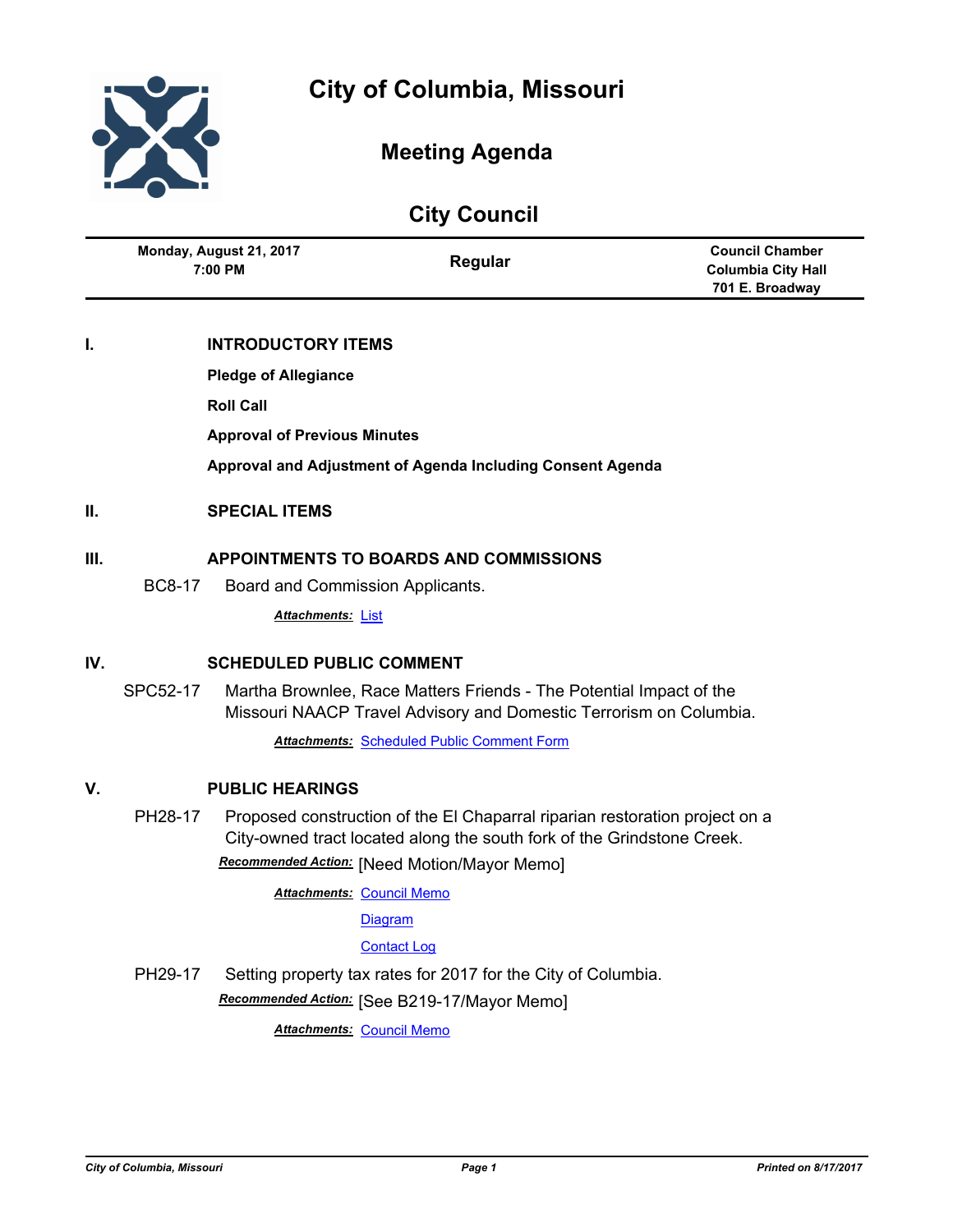B219-17 Setting property tax rates for 2017.

*Recommended Action:* [2nd Read & Vote/Mayor Memo]

**Attachments: [Council Memo](http://gocolumbiamo.legistar.com/gateway.aspx?M=F&ID=f59df8a5-31e9-4c9f-81e1-59b3dec907d3.docx)** 

[Certification Letter 9-2-16](http://gocolumbiamo.legistar.com/gateway.aspx?M=F&ID=d42bb1b1-7ca2-438d-b94d-4c520bfc95d6.pdf)

**[Ordinance](http://gocolumbiamo.legistar.com/gateway.aspx?M=F&ID=0e65537c-b7b0-41ef-8860-d0f711bb7365.doc)** 

PH30-17 FY 2018 Annual Budget for the City of Columbia. (Commission on Cultural Affairs Chair, Community Development Commission Chair, Human Services Commission Chair, Historic Preservation Commission Chair, any other Board/Commission Chair, and General Public Comments)

*Recommended Action:* [See B220-17/Mayor Memo]

*Attachments:* [Council Memo](http://gocolumbiamo.legistar.com/gateway.aspx?M=F&ID=a60dca22-473c-40c1-93a5-772a77cca98f.docx)

PH31-17 Consider changes to the sanitary sewer utility rate, sanitary sewer utility connection fee and waste hauler disposal service fees.

*Recommended Action:* [See B223-17, B227-17 and B228-17/Mayor Memo]

**Attachments: [Council Memo](http://gocolumbiamo.legistar.com/gateway.aspx?M=F&ID=026d0b52-e242-416f-bb81-0b55d5443f8d.docx)**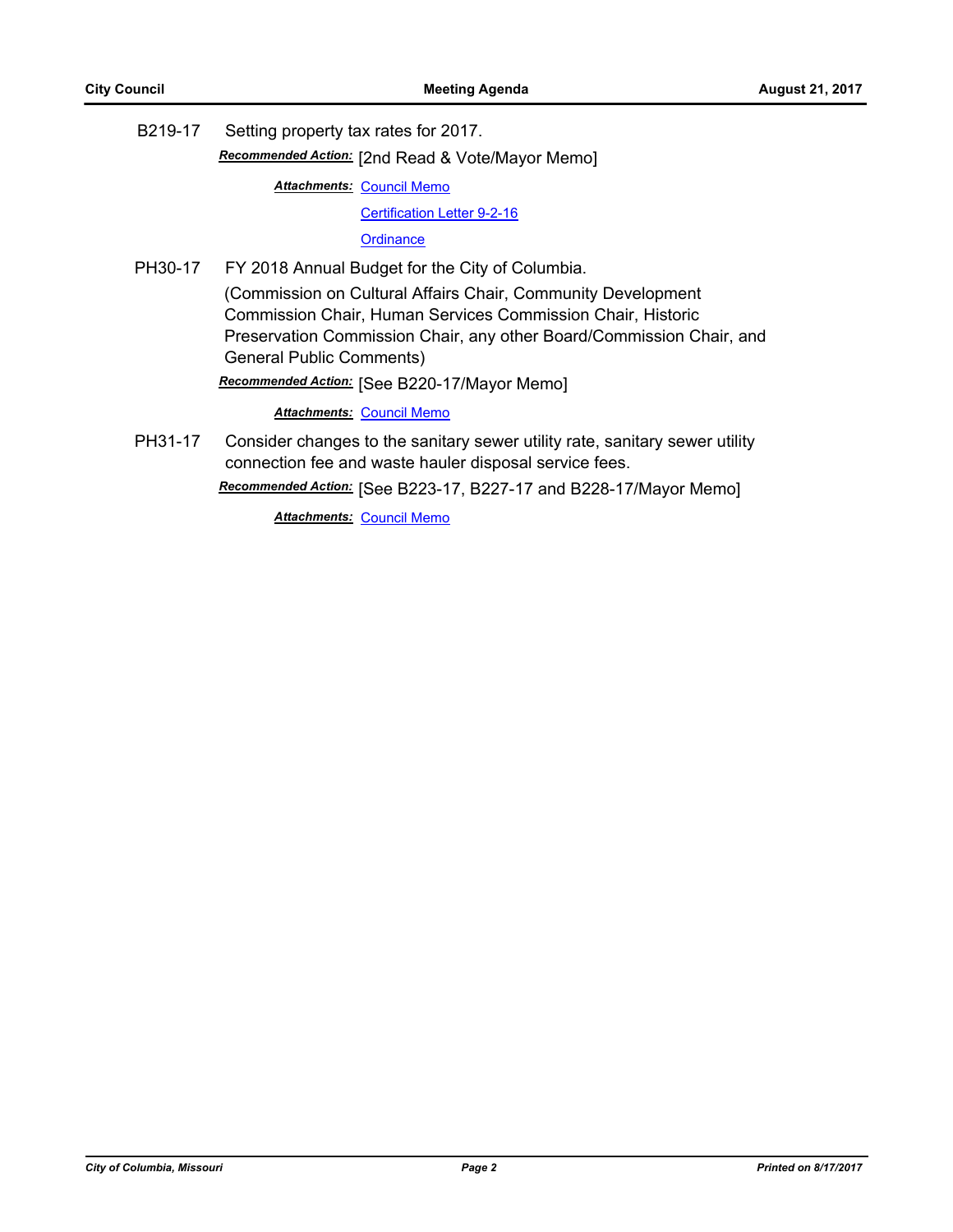| B220-17                          |                                 | Adopting the FY 2018 Annual Budget for the City of Columbia.<br>Recommended Action: [2nd Read & Hold/Mayor Memo] |
|----------------------------------|---------------------------------|------------------------------------------------------------------------------------------------------------------|
|                                  |                                 | <b>Attachments: Supplemental - Commission on Cultural Affairs Letter</b>                                         |
|                                  |                                 | <b>Supplemental - Community Development Commission Letter</b>                                                    |
|                                  |                                 | <b>Supplemental - Convention and Visitors Advisory Board Letter</b>                                              |
|                                  |                                 | Supplemental - Human Services Commission Letter                                                                  |
|                                  |                                 | Supplemental - Historic Preservation Commission                                                                  |
|                                  |                                 | <b>Supplemental - Water and Light Advisory Board</b>                                                             |
|                                  |                                 | Supplemental - BikePed Commission Letter - Vision Zero                                                           |
|                                  |                                 | <b>Council Memo</b>                                                                                              |
|                                  |                                 | Ordinance                                                                                                        |
|                                  |                                 | <b>Exhibit A to Ordinance - Cover, Vision, Table of Contents</b>                                                 |
|                                  |                                 | <b>Exhibit A to Ordinance - City Manager's Budget Message</b>                                                    |
|                                  |                                 | <b>Exhibit A to Ordinance - Budget in Brief</b>                                                                  |
|                                  |                                 | Exhibit A to Ordinance - Strategic Plan FY 2016 - FY 2019                                                        |
|                                  |                                 | Exhibit A to Ordinance - 2016 Performance Report                                                                 |
|                                  |                                 | <b>Exhibit A to Ordinance - General Information</b>                                                              |
|                                  |                                 | <b>Exhibit A to Ordinance - Overall Summary Section</b>                                                          |
|                                  |                                 | <b>Exhibit A to Ordinance - Administrative Budgets</b>                                                           |
|                                  |                                 | <b>Exhibit A to Ordinance - Health and Environment Budgets</b>                                                   |
|                                  |                                 | <b>Exhibit A to Ordinance - Parks and Recreation Budgets</b>                                                     |
|                                  |                                 | <b>Exhibit A to Ordinance - Public Safety Budgets</b>                                                            |
|                                  |                                 | <b>Exhibit A to Ordinance - Supporting Activity Budgets</b>                                                      |
|                                  |                                 | <b>Exhibit A to Ordinance - Transportation Budgets</b>                                                           |
|                                  |                                 | <b>Exhibit A to Ordinance - Utility Budgets</b>                                                                  |
| B221-17                          | Human Services Department fees. | Amending Chapter 11 of the City Code as it relates to Public Health and                                          |
|                                  |                                 | Recommended Action: [2nd Read & Hold/Mayor Memo]                                                                 |
| <b>Attachments: Council Memo</b> |                                 |                                                                                                                  |
|                                  |                                 | <b>Ordinance</b>                                                                                                 |
| B222-17                          | charges.                        | Amending Chapter 12A of the City Code as it relates to stormwater utility                                        |
|                                  |                                 | Recommended Action: [2nd Read & Hold/Mayor Memo]                                                                 |

**Attachments: [Council Memo](http://gocolumbiamo.legistar.com/gateway.aspx?M=F&ID=8cbbd655-cdd1-4c84-abc5-48cae1e2bcc3.docx)** 

[Stormwater Special Election - Ordinance No. 022352](http://gocolumbiamo.legistar.com/gateway.aspx?M=F&ID=78962273-6c13-4cfd-93da-855bcf6b5624.pdf) [Stormwater Special Election - County Clerk Certification of Results](http://gocolumbiamo.legistar.com/gateway.aspx?M=F&ID=b5e825c7-bdcd-46d0-9801-cd52e942b832.pdf) **[Ordinance](http://gocolumbiamo.legistar.com/gateway.aspx?M=F&ID=7c4a466c-1bf8-48e6-9b63-e460de1211ce.doc)**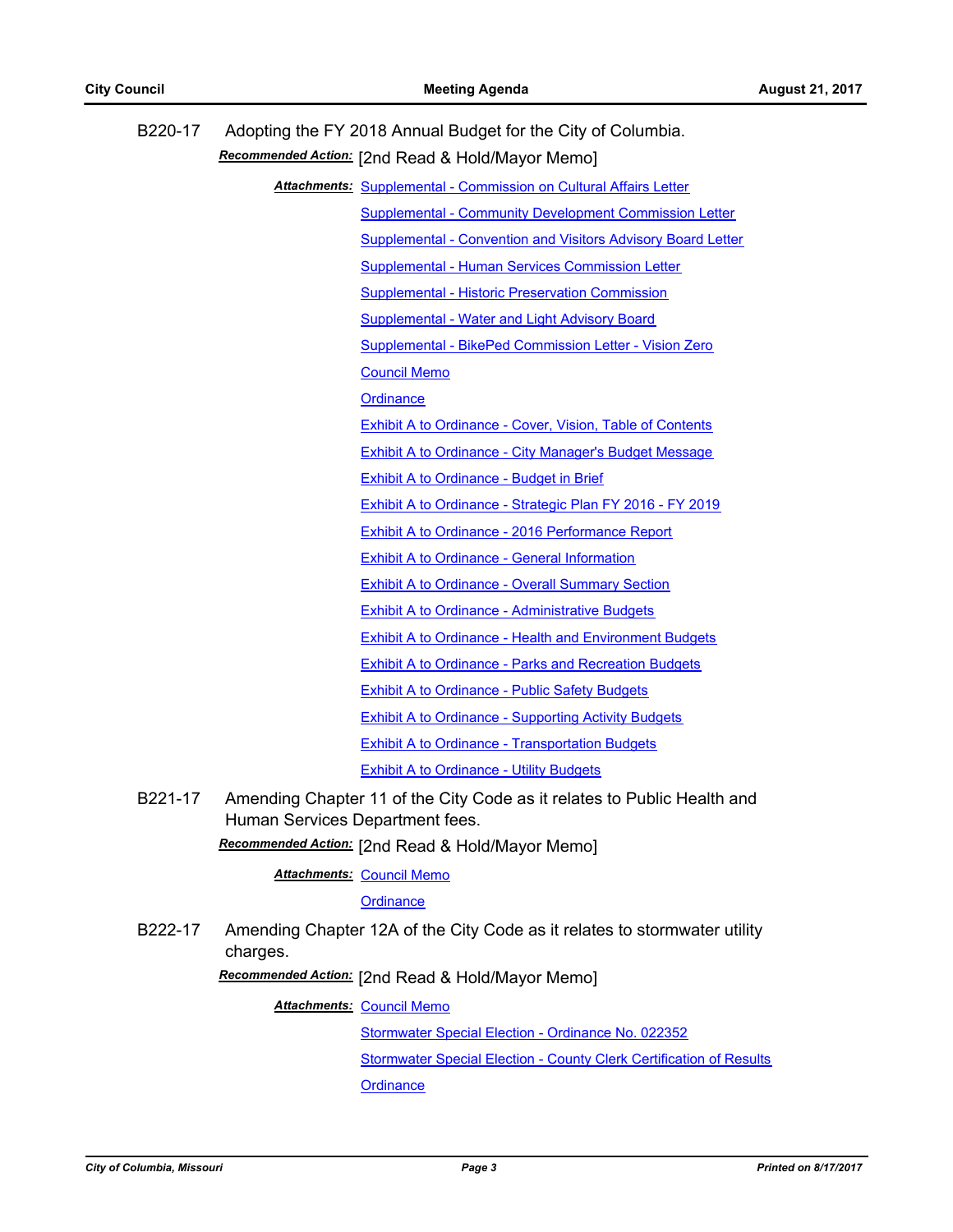| B223-17 | rates.                           | Amending Chapter 13 of the City Code as it relates to hauled liquid waste                                                         |
|---------|----------------------------------|-----------------------------------------------------------------------------------------------------------------------------------|
|         |                                  | Recommended Action: [2nd Read & Hold/Mayor Memo]                                                                                  |
|         | <b>Attachments: Council Memo</b> |                                                                                                                                   |
|         |                                  | Ordinance                                                                                                                         |
| B224-17 |                                  | Amending Chapter 14 of the City Code as it relates to parking fees.                                                               |
|         |                                  | Recommended Action: [2nd Read & Hold/Mayor Memo]                                                                                  |
|         | <b>Attachments: Council Memo</b> |                                                                                                                                   |
|         |                                  | <b>Ordinance</b>                                                                                                                  |
| B225-17 | fees.                            | Amending Chapter 17 of the City Code as it relates to Parks and Recreation                                                        |
|         |                                  | Recommended Action: [2nd Read & Hold/Mayor Memo]                                                                                  |
|         | <b>Attachments: Council Memo</b> |                                                                                                                                   |
|         |                                  | <b>Supplemental Fee Information</b>                                                                                               |
|         |                                  | <b>Ordinance</b>                                                                                                                  |
| B226-17 |                                  | Amending Chapter 22 of the City Code as it relates to transportation fares.                                                       |
|         |                                  | Recommended Action: [2nd Read & Hold/Mayor Memo]                                                                                  |
|         | <b>Attachments: Council Memo</b> |                                                                                                                                   |
|         |                                  | <b>Proposed Reductions &amp; Eliminations</b>                                                                                     |
|         |                                  | <b>Ordinance</b>                                                                                                                  |
| B227-17 | services.                        | Amending Chapter 22 of the City Code as it relates to solid waste rates and                                                       |
|         |                                  | Recommended Action: [2nd Read & Hold/Mayor Memo]                                                                                  |
|         | <b>Attachments: Council Memo</b> |                                                                                                                                   |
|         |                                  | Ordinance                                                                                                                         |
| B228-17 |                                  | Amending Chapter 22 of the City Code as it relates to sanitary sewer utility<br>rates and sanitary sewer utility connection fees. |
|         |                                  | Recommended Action: [2nd Read & Hold/Mayor Memo]                                                                                  |
|         | <b>Attachments: Council Memo</b> |                                                                                                                                   |
|         |                                  | <b>Ordinance</b>                                                                                                                  |
| B229-17 | and water rates.                 | Amending Chapter 27 of the City Code as it relates to accounts and billing                                                        |
|         |                                  | Recommended Action: [2nd Read & Hold/Mayor Memo]                                                                                  |
|         | <b>Attachments: Council Memo</b> |                                                                                                                                   |
|         |                                  | <b>Ordinance</b>                                                                                                                  |
|         |                                  |                                                                                                                                   |
|         |                                  |                                                                                                                                   |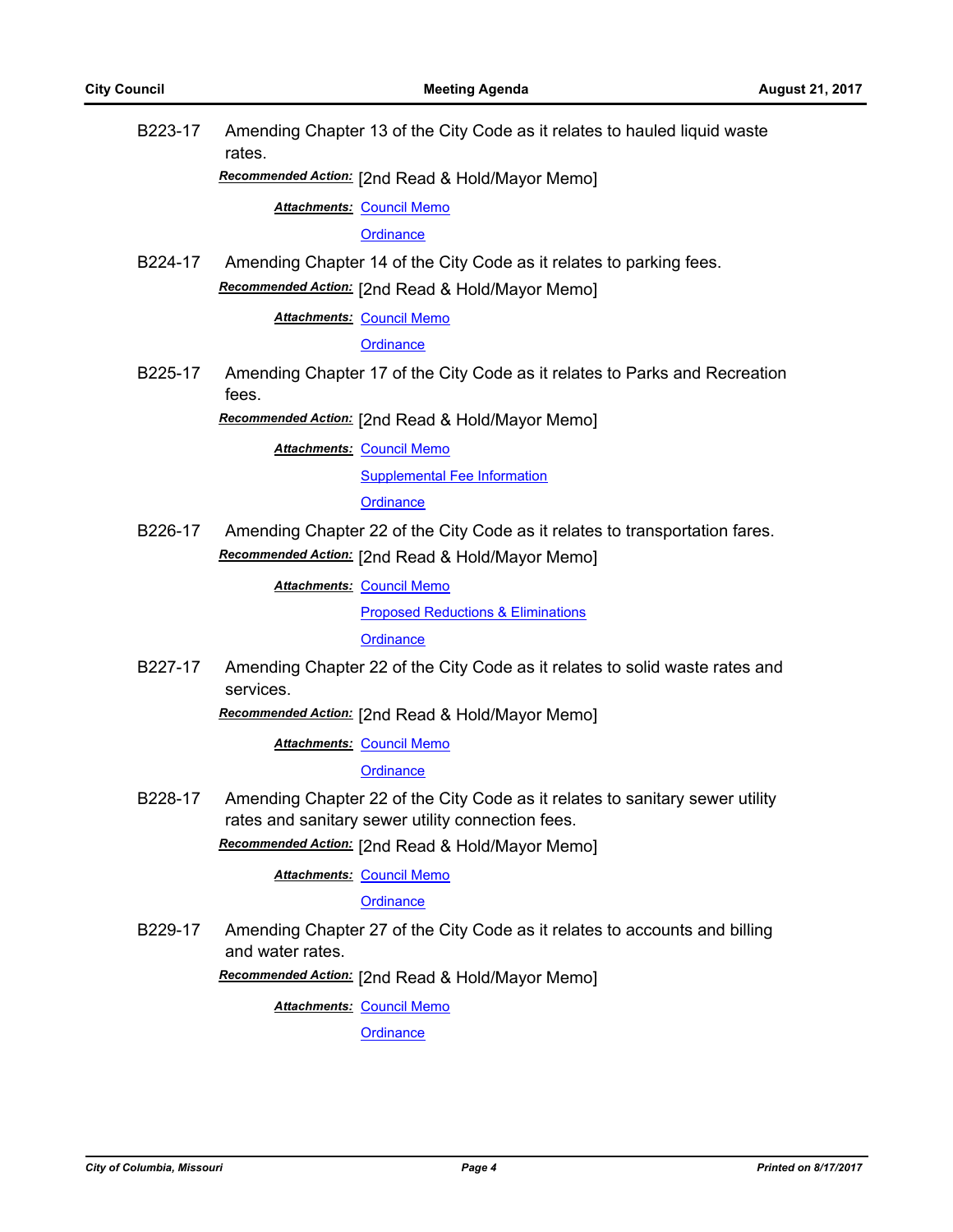B230-17 Amending Chapter 27 of the City Code as it relates to electric rates. *Recommended Action:* [2nd Read & Hold/Mayor Memo]

**Attachments: [Council Memo](http://gocolumbiamo.legistar.com/gateway.aspx?M=F&ID=4246a117-c2fa-4d45-a649-c6a360691788.docx)** 

**[Ordinance](http://gocolumbiamo.legistar.com/gateway.aspx?M=F&ID=9283813f-20d6-47a2-9814-f469ed56e7c6.doc)** 

#### **VI. OLD BUSINESS**

B198-17 Authorizing a professional services agreement with Heart of Missouri United Way for facilitation of a community engagement process for a community policing forum; appropriating funds.

(Tabled at the July 17, 2017 Council Meeting.)

(Staff recommends withdrawal.)

*Recommended Action:* [Read & Vote/Mayor Memo]

**Attachments: [Supplemental Council Memo](http://gocolumbiamo.legistar.com/gateway.aspx?M=F&ID=07bb72b8-5334-4e7c-baf7-c114af4d4724.docx)** 

[Correspondence from Heart of Missouri United Way](http://gocolumbiamo.legistar.com/gateway.aspx?M=F&ID=db02c19e-6473-4291-84ed-512b45bc6e47.pdf)

[Summary of Community Policing Input](http://gocolumbiamo.legistar.com/gateway.aspx?M=F&ID=e2dbac35-6dcb-4415-bc4a-017867ca500c.pdf)

[Council Memo](http://gocolumbiamo.legistar.com/gateway.aspx?M=F&ID=1bcb56b8-c28e-4dc7-8aa0-acb3afbbdb4d.docx)

**[Ordinance](http://gocolumbiamo.legistar.com/gateway.aspx?M=F&ID=5f578436-b1c8-4bbb-856b-80894202aadf.doc)** 

**[Attachment A to Ordinance](http://gocolumbiamo.legistar.com/gateway.aspx?M=F&ID=763c1bd8-6cdd-4d99-a35e-0e627eaad1b4.pdf)** 

B217-17 Calling a special election, to be held on November 7, 2017, on the question whether to impose a local use tax.

*Recommended Action:* [2nd Read & Vote/Mayor Memo]

**Attachments: [Council Memo](http://gocolumbiamo.legistar.com/gateway.aspx?M=F&ID=32b9a64a-e6e8-4fe7-b9d9-e4431a6ac4a7.docx)** 

**[Ordinance](http://gocolumbiamo.legistar.com/gateway.aspx?M=F&ID=23019224-417e-4ee1-a229-22503710a9e4.doc)** 

[Exhibit A to Ordinance](http://gocolumbiamo.legistar.com/gateway.aspx?M=F&ID=0afbdc97-d721-4590-b387-5042db49c127.doc)

### **VII. CONSENT AGENDA**

B218-17 Amending Chapter 2 of the City Code relating to conflicts of interest and financial disclosure procedures.

*Recommended Action:* [2nd Read & Vote/Mayor Memo]

**Attachments: [Council Memo](http://gocolumbiamo.legistar.com/gateway.aspx?M=F&ID=52d81a69-33f7-43e3-80d9-f8b5abba5023.docx)** 

**[Ordinance](http://gocolumbiamo.legistar.com/gateway.aspx?M=F&ID=13ef085c-ba15-4478-b014-b99cc6f6536e.doc)**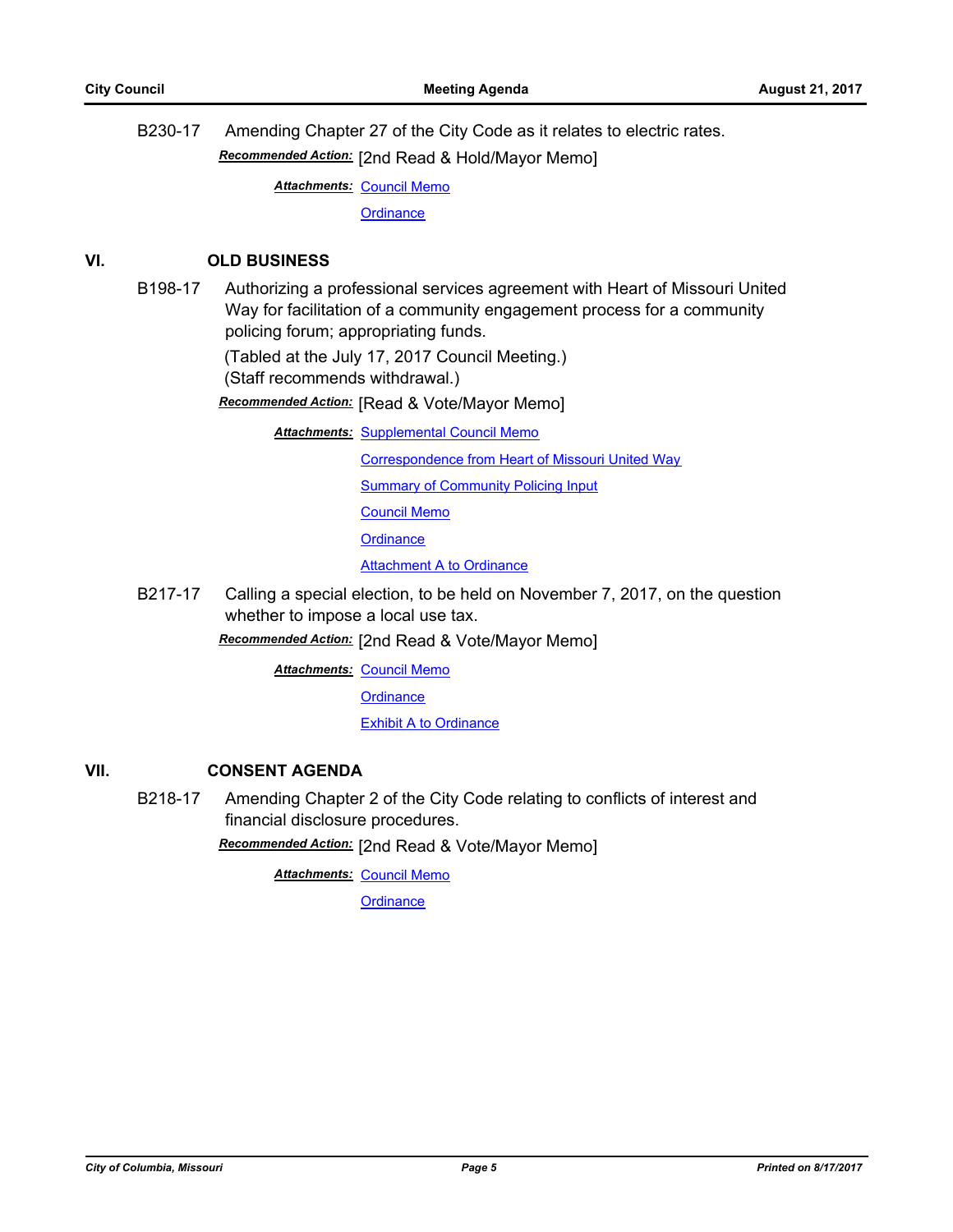B231-17 Voluntary annexation of property located on the east side of Arrowhead Lake Drive and north of Sinclair Road; establishing permanent R-1 (One-Family Dwelling District) zoning (Case No. 17-156).

*Recommended Action:* [2nd Read & Vote/Mayor Memo]

**Attachments: [Council Memo](http://gocolumbiamo.legistar.com/gateway.aspx?M=F&ID=532c927f-87a9-4d96-addc-2a439e4c163a.docx)** 

[Staff Report to Planning and Zoning Commission](http://gocolumbiamo.legistar.com/gateway.aspx?M=F&ID=158699e3-d501-4ddd-ada8-6f3b03d4f4a4.docx)

[Locator Maps](http://gocolumbiamo.legistar.com/gateway.aspx?M=F&ID=16dc4ac0-70aa-4aa8-b50d-1da8c0befe0c.pdf)

[Excerpts from Minutes](http://gocolumbiamo.legistar.com/gateway.aspx?M=F&ID=6ce9d6e3-0333-49da-8ef5-87132c05c131.docx)

**[Ordinance](http://gocolumbiamo.legistar.com/gateway.aspx?M=F&ID=48b9e51a-876b-410f-bbeb-054cd8eb6343.doc)** 

B232-17 Rezoning property located on the east side of Arrowhead Lake Drive and north of Sinclair Road from District A (Agriculture) to District R-1 (One-family Dwelling) (Case No. 17-155).

*Recommended Action:* [2nd Read & Vote/Mayor Memo]

**Attachments: [Council Memo](http://gocolumbiamo.legistar.com/gateway.aspx?M=F&ID=b4f1e70c-1710-42ab-82a7-8ae169a12815.docx)** 

[Staff Report to Planning and Zoning Commission](http://gocolumbiamo.legistar.com/gateway.aspx?M=F&ID=01c9fb19-5008-41a7-9fb1-24fea032449c.docx)

[Locator Maps](http://gocolumbiamo.legistar.com/gateway.aspx?M=F&ID=b6ab7d30-f436-4e09-9352-c176e442a873.pdf)

[PZC Public Correspondence](http://gocolumbiamo.legistar.com/gateway.aspx?M=F&ID=43b6e7c5-d9d9-4df8-8756-a81bdbabe53e.pdf)

[Excerpts from Minutes](http://gocolumbiamo.legistar.com/gateway.aspx?M=F&ID=45962247-c5dd-4327-a79a-75ebb3d156e9.docx)

**[Ordinance](http://gocolumbiamo.legistar.com/gateway.aspx?M=F&ID=d924d4c2-c016-4b13-9601-cdfece92b2ee.doc)** 

B233-17 Approving the Final Plat of Columbia College Subdivision - Plat 3 located between Range Line Street and Eighth Street to the east and west, and between Wilkes Boulevard and Rogers Street to the north and south; granting design adjustments relating to street right-of-way width (Case No. 17-144).

*Recommended Action:* [2nd Read & Vote/Mayor Memo]

**Attachments: [Council Memo](http://gocolumbiamo.legistar.com/gateway.aspx?M=F&ID=9abd50e6-076d-4e1e-8a80-2e712b7b1e64.docx)** 

[Staff Report to Planning and Zoning Commission](http://gocolumbiamo.legistar.com/gateway.aspx?M=F&ID=6ca9ec46-b788-493b-b05a-5ccdaf0a75e4.docx)

[Locator Maps](http://gocolumbiamo.legistar.com/gateway.aspx?M=F&ID=3d53d90d-9d47-4261-b547-e769044c704e.pdf)

[Final Plat](http://gocolumbiamo.legistar.com/gateway.aspx?M=F&ID=745005ce-77de-461b-908b-02634c049db8.pdf)

[Excerpts from Minutes](http://gocolumbiamo.legistar.com/gateway.aspx?M=F&ID=78aac919-762b-49d0-bd51-d4e35e75c0de.docx)

**[Ordinance](http://gocolumbiamo.legistar.com/gateway.aspx?M=F&ID=a74fe8c7-0c3e-4809-8845-537df8af0ebf.doc)**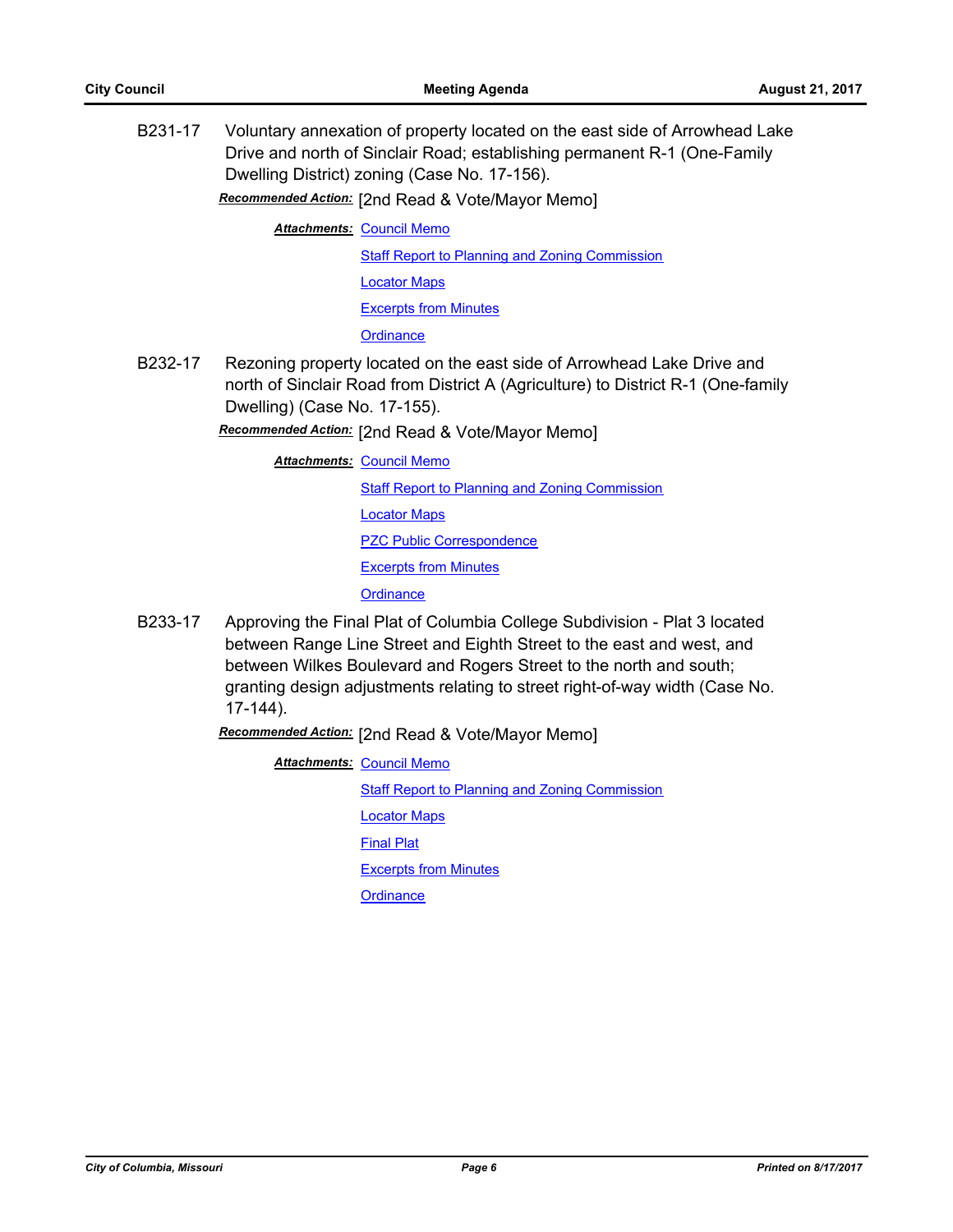B234-17 Approving the Final Plat of Spring Creek Plat 6, a Replat of Lots 401, 402 & 403 of Spring Creek Plat 4, located on the north side of Vawter School Road and east of Scott Boulevard (4103 Vawter School Road) (Case No. 17-153).

*Recommended Action:* [2nd Read & Vote/Mayor Memo]

**Attachments: [Council Memo](http://gocolumbiamo.legistar.com/gateway.aspx?M=F&ID=edfd554c-493e-40ce-ad39-21c5255331dd.docx)** [Locator Maps](http://gocolumbiamo.legistar.com/gateway.aspx?M=F&ID=103e764d-0528-4c29-932d-2fd7f284f2ea.pdf) [Final Plat](http://gocolumbiamo.legistar.com/gateway.aspx?M=F&ID=9590b2c7-5ba6-4726-8052-17773f2529df.pdf) [Previously Approved CP Plan](http://gocolumbiamo.legistar.com/gateway.aspx?M=F&ID=ad4e373d-79ca-4e81-842f-f0d4b02c01a7.pdf) **[Ordinance](http://gocolumbiamo.legistar.com/gateway.aspx?M=F&ID=e70d9642-821f-4292-9c15-edead559ed32.doc)** 

B235-17 Approving the Final Plat of Ridgemont Park, Plat No. 1 located on the south side of Ridgemont and adjacent to the southern terminus of College Park Drive; authorizing a performance contract (Case No. 17-158).

*Recommended Action:* [2nd Read & Vote/Mayor Memo]

**Attachments: [Council Memo](http://gocolumbiamo.legistar.com/gateway.aspx?M=F&ID=84933c8e-fa77-43a8-8162-91d154e7b83c.docx)** 

[Locator Maps](http://gocolumbiamo.legistar.com/gateway.aspx?M=F&ID=e65ecd65-2910-4eed-8678-2c01ec7d33b3.pdf)

[Final Plat](http://gocolumbiamo.legistar.com/gateway.aspx?M=F&ID=0944b790-6c00-4a11-a7ac-66d32ddf5f99.pdf)

**[Ordinance](http://gocolumbiamo.legistar.com/gateway.aspx?M=F&ID=41b2b6ef-fcfc-45e6-a7f0-096f3215e6aa.doc)** 

[Exhibit A to Ordinance](http://gocolumbiamo.legistar.com/gateway.aspx?M=F&ID=61378713-4a47-44ea-ade2-b42c98e30d7e.pdf)

B236-17 Amending Chapter 29 of the City Code as it relates to planning and zoning processing fees.

*Recommended Action:* [2nd Read & Vote/Mayor Memo]

**Attachments: [Council Memo](http://gocolumbiamo.legistar.com/gateway.aspx?M=F&ID=fd2b91ee-befa-4a50-9092-42d34e48c357.docx)** 

[Chapter 20 Planning Previous Ordinance](http://gocolumbiamo.legistar.com/gateway.aspx?M=F&ID=5190ab8c-88a8-4ec9-82a6-c1cdc36280e2.pdf)

**[Ordinance](http://gocolumbiamo.legistar.com/gateway.aspx?M=F&ID=7225e136-3681-4fdf-a62d-76ace84c622b.doc)** 

B237-17 Authorizing a right of use permit for transit system purposes with The Curators of the University of Missouri for construction, operation and maintenance of a bus shelter and related facilities on property located on the north side of Southampton Drive, east of Providence Road.

*Recommended Action:* [2nd Read & Vote/Mayor Memo]

**Attachments: [Council Memo](http://gocolumbiamo.legistar.com/gateway.aspx?M=F&ID=0e46d7d6-c579-4ad8-8e8a-c463c103e69c.docx)** 

[Location Map](http://gocolumbiamo.legistar.com/gateway.aspx?M=F&ID=4612d752-aebf-4780-8c94-0940e3c77aa8.pdf)

**[Ordinance](http://gocolumbiamo.legistar.com/gateway.aspx?M=F&ID=106fc39f-953b-4c76-9d91-23720c4dd598.doc)** 

[Attachment A to Ordinance](http://gocolumbiamo.legistar.com/gateway.aspx?M=F&ID=c05efda7-8b74-45a4-be9f-309c20a332db.pdf)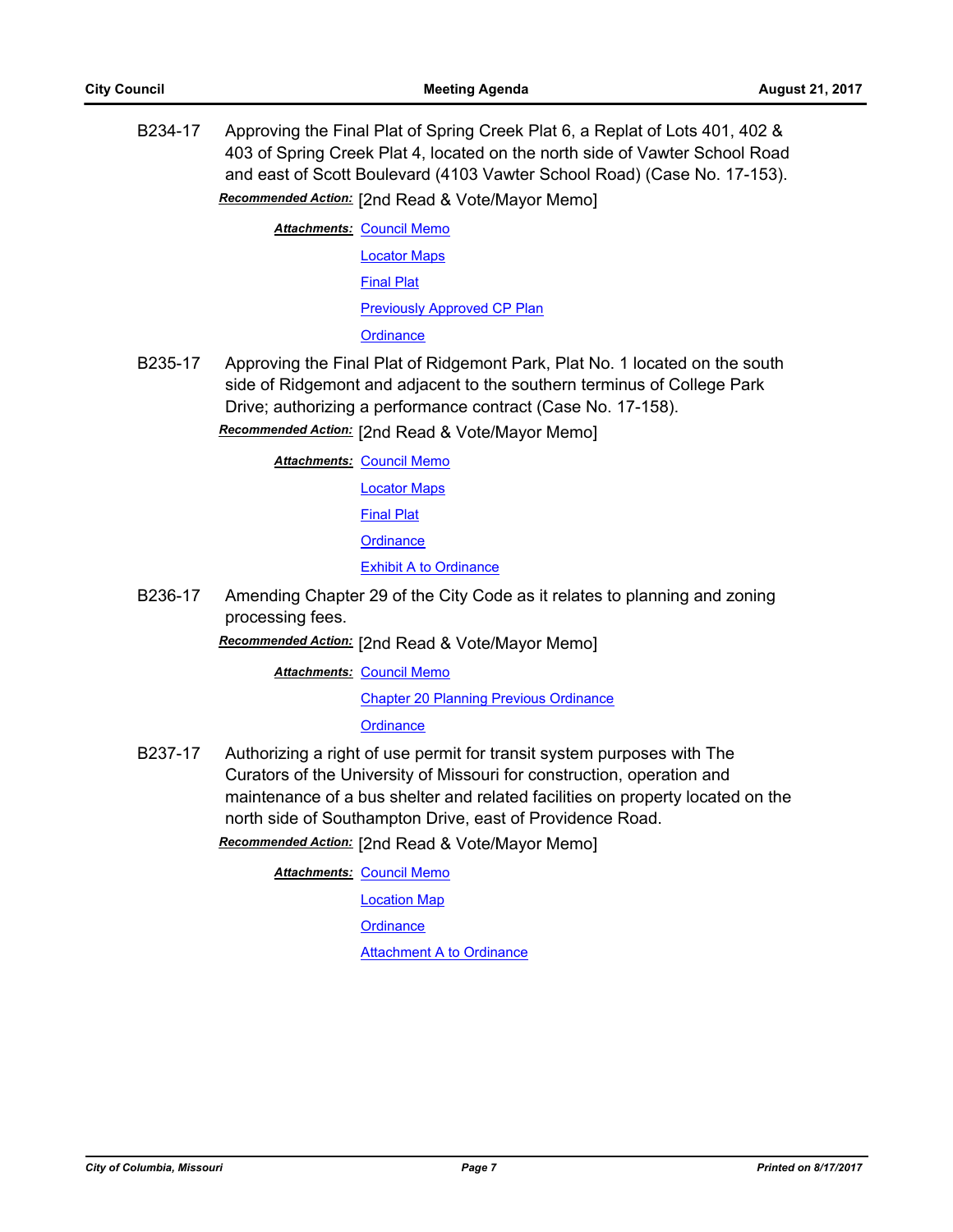B238-17 Amending Chapter 14 of the City Code to remove on-street parking along a portion of the east side of Tiger Avenue.

*Recommended Action:* [2nd Read & Vote/Mayor Memo]

**Attachments: [Council Memo](http://gocolumbiamo.legistar.com/gateway.aspx?M=F&ID=35d0d5a3-cdf3-44f2-a1b6-284bf1790760.docx)** 

[Tiger Avenue Marking Plan](http://gocolumbiamo.legistar.com/gateway.aspx?M=F&ID=115fd88f-aed6-4491-9816-a2beb6c42f54.pdf)

**[Ordinance](http://gocolumbiamo.legistar.com/gateway.aspx?M=F&ID=7760ff1d-4cc5-4635-9491-cba82a09a4e9.doc)** 

B239-17 Accepting conveyances for street, sidewalk and transit system purposes. *Recommended Action:* [2nd Read & Vote/Mayor Memo]

**Attachments: [Council Memo](http://gocolumbiamo.legistar.com/gateway.aspx?M=F&ID=aa394e22-25f6-43a1-b078-37e2106b4a8d.docx)** 

**[Ordinance](http://gocolumbiamo.legistar.com/gateway.aspx?M=F&ID=e46f4eae-b884-4a64-8be8-3b65f1f93694.doc)** 

B240-17 Appropriating funds to reimburse for a railcar unloading ramp and development of an automotive loading and unloading facility at the Columbia Terminal Railroad (COLT) transload site.

*Recommended Action:* [2nd Read & Vote/Mayor Memo]

**Attachments: [Council Memo](http://gocolumbiamo.legistar.com/gateway.aspx?M=F&ID=3930044a-2bb7-4bbe-bee9-89bb8b5bb95b.docx)** 

**[Ordinance](http://gocolumbiamo.legistar.com/gateway.aspx?M=F&ID=8a8321c1-fd71-46c7-9ce0-2743e5d5a9cc.doc)** 

B241-17 Amending the FY 2017 Annual Budget by adding a position in the Finance Department - Accounting Division; amending the FY 2017 Classification and Pay Plan by adding a classification.

*Recommended Action:* [2nd Read & Vote/Mayor Memo]

**Attachments: [Council Memo](http://gocolumbiamo.legistar.com/gateway.aspx?M=F&ID=3acdd38f-cdae-47c4-9a94-322f91e7353d.docx)** 

[Classification and Pay Plan Amendment Summary](http://gocolumbiamo.legistar.com/gateway.aspx?M=F&ID=8254864a-71e1-41ba-a967-efba2d369662.doc)

**[Ordinance](http://gocolumbiamo.legistar.com/gateway.aspx?M=F&ID=30bc8b64-15e9-4a96-bf31-36f22072abfa.doc)** 

B242-17 Authorizing a program services contract with the Missouri Department of Health and Senior Services for public health emergency preparedness services.

*Recommended Action:* [2nd Read & Vote/Mayor Memo]

**Attachments: [Council Memo](http://gocolumbiamo.legistar.com/gateway.aspx?M=F&ID=759efbe4-2f62-494b-99f5-8b5ded0d86de.docx)** 

**[Ordinance](http://gocolumbiamo.legistar.com/gateway.aspx?M=F&ID=69bc2f53-33c0-4b99-bf83-ade151c2be46.doc)** 

#### **[Exhibit A to Ordinance](http://gocolumbiamo.legistar.com/gateway.aspx?M=F&ID=c5eb8d25-3dfd-4a10-9218-8c4075479823.pdf)**

B243-17 Authorizing Amendment No. 1 to the program services contract with the Missouri Department of Health and Senior Services for WIC local agency nutrition services.

*Recommended Action:* [2nd Read & Vote/Mayor Memo]

**Attachments: [Council Memo](http://gocolumbiamo.legistar.com/gateway.aspx?M=F&ID=7826e5bf-0161-41fb-b562-92048d0a0817.docx)** 

**[Ordinance](http://gocolumbiamo.legistar.com/gateway.aspx?M=F&ID=441f5ae7-2711-46ad-8236-a50b433bf5b0.doc)** 

**[Exhibit A to Ordinance](http://gocolumbiamo.legistar.com/gateway.aspx?M=F&ID=7603c470-04f6-4d8d-bbb1-184d6c5f63cb.pdf)**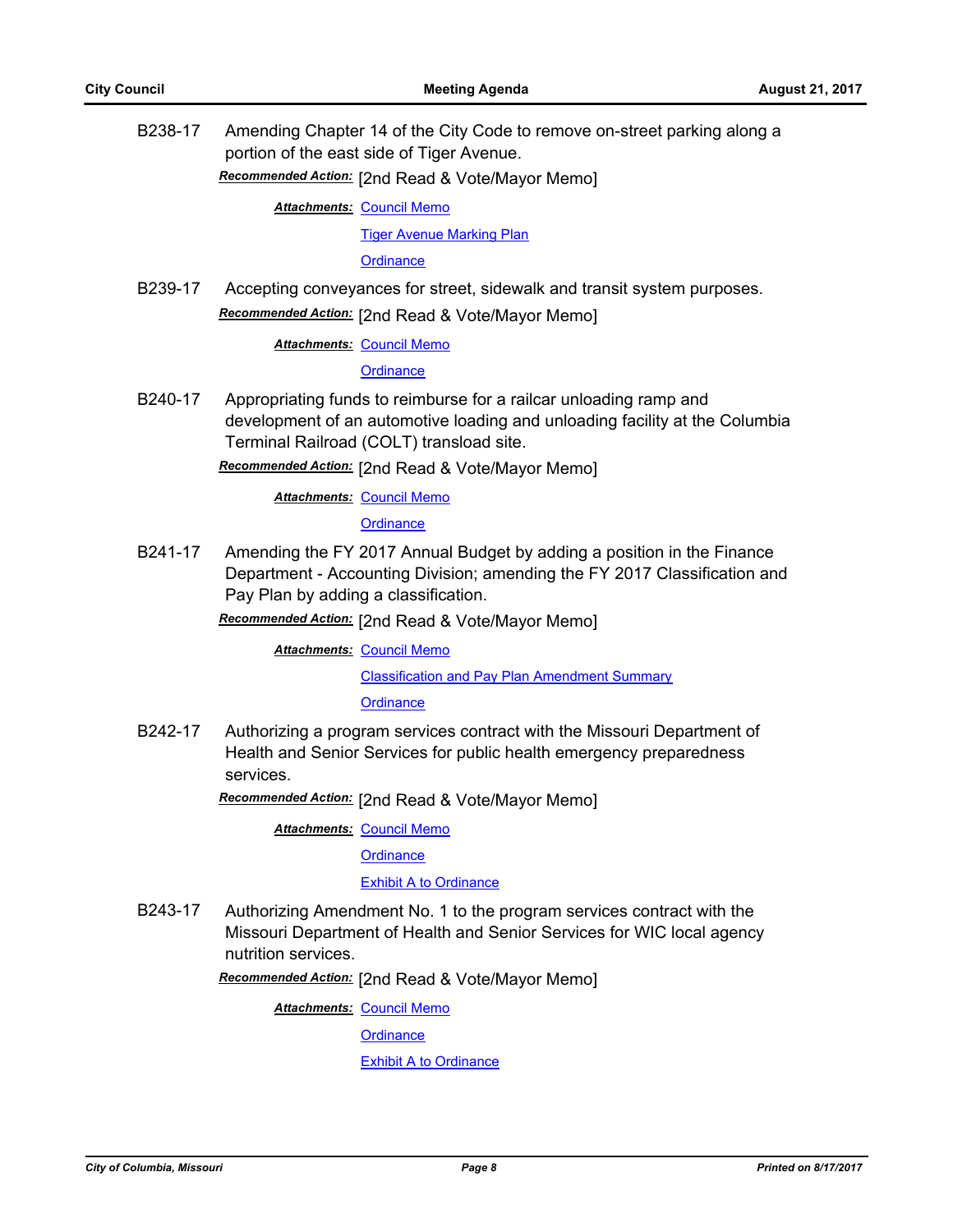R113-17 Authorizing an agreement with We Always Swing, Inc. for festival and events funding under the Tourism Development Program; authorizing an agreement with the Missouri Basketball Coaches Association for sports development funding under the Tourism Development Program. *Recommended Action:* [Read & Vote/Mayor Memo]

**Attachments: [Council Memo](http://gocolumbiamo.legistar.com/gateway.aspx?M=F&ID=261a7097-cee4-4860-9e4e-092c98ce4db6.docx)** 

**[Resolution](http://gocolumbiamo.legistar.com/gateway.aspx?M=F&ID=33703178-41f8-48c2-9da1-1b392574586b.doc)** 

[Exhibit A to Resolution](http://gocolumbiamo.legistar.com/gateway.aspx?M=F&ID=445695ff-9284-4804-a719-5ce50d659d48.doc)

[Exhibit B to Resolution](http://gocolumbiamo.legistar.com/gateway.aspx?M=F&ID=a0f9a741-0a52-403a-bbee-20d4fb4ddc29.doc)

R114-17 Authorizing a lease for real property with the Boone County Historical Society for operation of a museum, gazebo, art gallery, visitor's center and other historic buildings at the Frank G. Nifong Memorial Park.

*Recommended Action:* [Read & Vote/Mayor Memo]

**Attachments: [Council Memo](http://gocolumbiamo.legistar.com/gateway.aspx?M=F&ID=5901d002-891e-442b-9637-d75aeac140bf.docx)** 

[Map](http://gocolumbiamo.legistar.com/gateway.aspx?M=F&ID=cb98a66d-55d6-4dd1-9613-bac733fcda97.pdf)

**[Resolution](http://gocolumbiamo.legistar.com/gateway.aspx?M=F&ID=e033f997-753d-457e-b2e1-29fde7133eca.doc)** 

[Exhibit A to Resolution](http://gocolumbiamo.legistar.com/gateway.aspx?M=F&ID=57338bdf-5832-42c8-86bf-03441fe47e1f.pdf)

R115-17 Authorizing a grant award agreement with The Missouri Foundation for Health and Columbia Center for Urban Agriculture for a community food assessment and for construction and programming costs associated with the Clary-Shy Agriculture Park.

*Recommended Action:* [Read & Vote/Mayor Memo]

**Attachments: [Council Memo](http://gocolumbiamo.legistar.com/gateway.aspx?M=F&ID=8578fa1f-9819-4221-97fa-e89a239a15ef.docx)** 

**[Resolution](http://gocolumbiamo.legistar.com/gateway.aspx?M=F&ID=ae355375-4e19-46f9-931a-3ba5598e85a2.doc)** 

[Exhibit A to Resolution](http://gocolumbiamo.legistar.com/gateway.aspx?M=F&ID=7a535bb9-ce6b-41bc-bc50-5f4d9155a6ba.pdf)

R116-17 Granting a temporary waiver from the requirements of Section 16-185 of the City Code to allow possession and consumption of alcoholic beverages for the Harvest Hootenanny fundraising event.

*Recommended Action:* [Read & Vote/Mayor Memo]

**Attachments: [Council Memo](http://gocolumbiamo.legistar.com/gateway.aspx?M=F&ID=fe9f2ab8-0e96-446a-9256-7e8194b9114c.docx)** 

**[Resolution](http://gocolumbiamo.legistar.com/gateway.aspx?M=F&ID=4306dc4f-07c7-4360-88b0-429f644c4f23.doc)** 

R117-17 Transferring FY 2014 General Fund savings for the development of a climate action and adaptation plan.

*Recommended Action:* [Read & Vote/Mayor Memo]

**Attachments: [Council Memo](http://gocolumbiamo.legistar.com/gateway.aspx?M=F&ID=f5e12c52-8b23-4097-aea5-c6a083f1c87a.docx)** 

**[Resolution](http://gocolumbiamo.legistar.com/gateway.aspx?M=F&ID=ddccbfc5-47e8-42c9-903c-acbda78ac04b.doc)**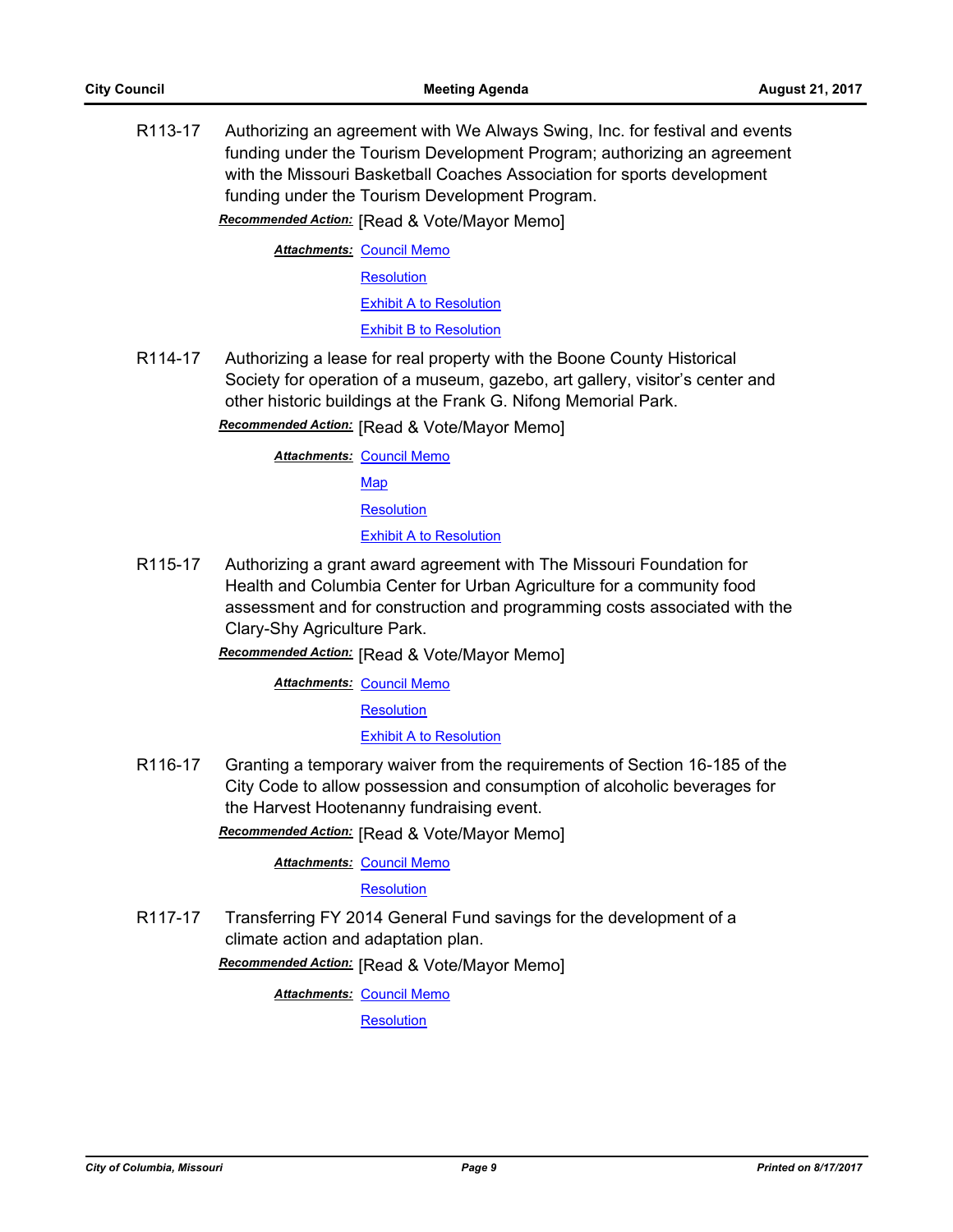R118-17 Authorizing the installation of street lights on Nifong Boulevard, Fox Creek Way, Ridgeview Drive, Opal Drive and Iris Drive, and authorizing the upgrade of street lights at the intersection of State Farm Parkway and Nifong Boulevard and on Highview Avenue.

*Recommended Action:* [Read & Vote/Mayor Memo]

**Attachments: [Council Memo](http://gocolumbiamo.legistar.com/gateway.aspx?M=F&ID=d7dd87b6-b6f9-44e5-9282-78c54621a03a.docx)** [Exhibit E](http://gocolumbiamo.legistar.com/gateway.aspx?M=F&ID=c7ef3dda-0bed-4738-847b-8a30db39758d.jpg) **[Resolution](http://gocolumbiamo.legistar.com/gateway.aspx?M=F&ID=38953cc0-764e-4c48-8e60-52265b042731.doc)** [Exhibit A to Resolution](http://gocolumbiamo.legistar.com/gateway.aspx?M=F&ID=9bf3b455-972e-453d-8574-7d689a7d1c25.png) [Exhibit B to Resolution](http://gocolumbiamo.legistar.com/gateway.aspx?M=F&ID=98f2a22b-ddc6-45eb-8107-7bc48d979251.png) [Exhibit C to Resolution](http://gocolumbiamo.legistar.com/gateway.aspx?M=F&ID=2b6b2b16-8f24-4a94-9f9b-12a7a3e4835e.png) [Exhibit D to Resolution](http://gocolumbiamo.legistar.com/gateway.aspx?M=F&ID=a5f88332-01bd-4f68-9356-3a99fb3fb64d.png) [Exhibit F to Resolution](http://gocolumbiamo.legistar.com/gateway.aspx?M=F&ID=0df90e04-1ce5-4d01-92d7-33a446bd3b56.png)

R119-17 Authorizing an operations agreement with Majestic Live, L.L.C., d/b/a The Blue Note, for the production of four (4) Ninth Street Summerfest events to be held in September.

*Recommended Action:* [Read & Vote/Mayor Memo]

**Attachments: [Council Memo](http://gocolumbiamo.legistar.com/gateway.aspx?M=F&ID=75bec1ee-afd4-494a-924f-f1edee993c2b.docx)** 

**[Resolution](http://gocolumbiamo.legistar.com/gateway.aspx?M=F&ID=dc705bda-0def-4f85-8895-0dc1245f78c7.doc)** 

[Exhibit A to Resolution](http://gocolumbiamo.legistar.com/gateway.aspx?M=F&ID=7fa37c96-4f28-44c0-b014-3a6b3acce628.pdf)

R120-17 Authorizing an operations agreement with Thumper Productions, L.L.C. for the 2017 Roots N Blues N BBQ Festival at Stephens Lake Park.

*Recommended Action:* [Read & Vote/Mayor Memo]

**Attachments: [Council Memo](http://gocolumbiamo.legistar.com/gateway.aspx?M=F&ID=b6386368-3cf8-4792-8591-a90bffa526af.docx)** 

**[Resolution](http://gocolumbiamo.legistar.com/gateway.aspx?M=F&ID=ee10dc8b-8afd-4089-a3e6-5cf5f63bdbbb.doc)** 

[Exhibit A to Resolution](http://gocolumbiamo.legistar.com/gateway.aspx?M=F&ID=bc78a6f2-3072-452f-a9db-e1ba8615bdd1.pdf)

R121-17 Authorizing the City Manager to execute a grant of easement for electric purposes to Boone Electric Cooperative for the installation of power poles, power lines and other related appurtenances within the right-of-way located along a portion of the north side of New Salem Lane.

*Recommended Action:* [Read & Vote/Mayor Memo]

**Attachments: [Council Memo](http://gocolumbiamo.legistar.com/gateway.aspx?M=F&ID=faba8944-62ad-4751-a562-e4a02b0558ab.docx)** 

[City-Owned Property Diagram](http://gocolumbiamo.legistar.com/gateway.aspx?M=F&ID=f623b428-ee04-48f9-b9e2-aada4ef68c60.docx) [Power Line Proposed Alignment Diagram](http://gocolumbiamo.legistar.com/gateway.aspx?M=F&ID=7c88d4b0-ca59-438b-b018-d528783b3304.docx) [FAA Letters](http://gocolumbiamo.legistar.com/gateway.aspx?M=F&ID=ec88e8a8-ff69-4a16-bec7-c753f8f484d5.pdf) **[Resolution](http://gocolumbiamo.legistar.com/gateway.aspx?M=F&ID=d4b0a1a4-cb32-4ef5-9894-44424b8eafd9.doc) [Exhibit A to Resolution](http://gocolumbiamo.legistar.com/gateway.aspx?M=F&ID=989bd5fb-3151-4975-a21b-d5e9ea01ddc2.pdf)**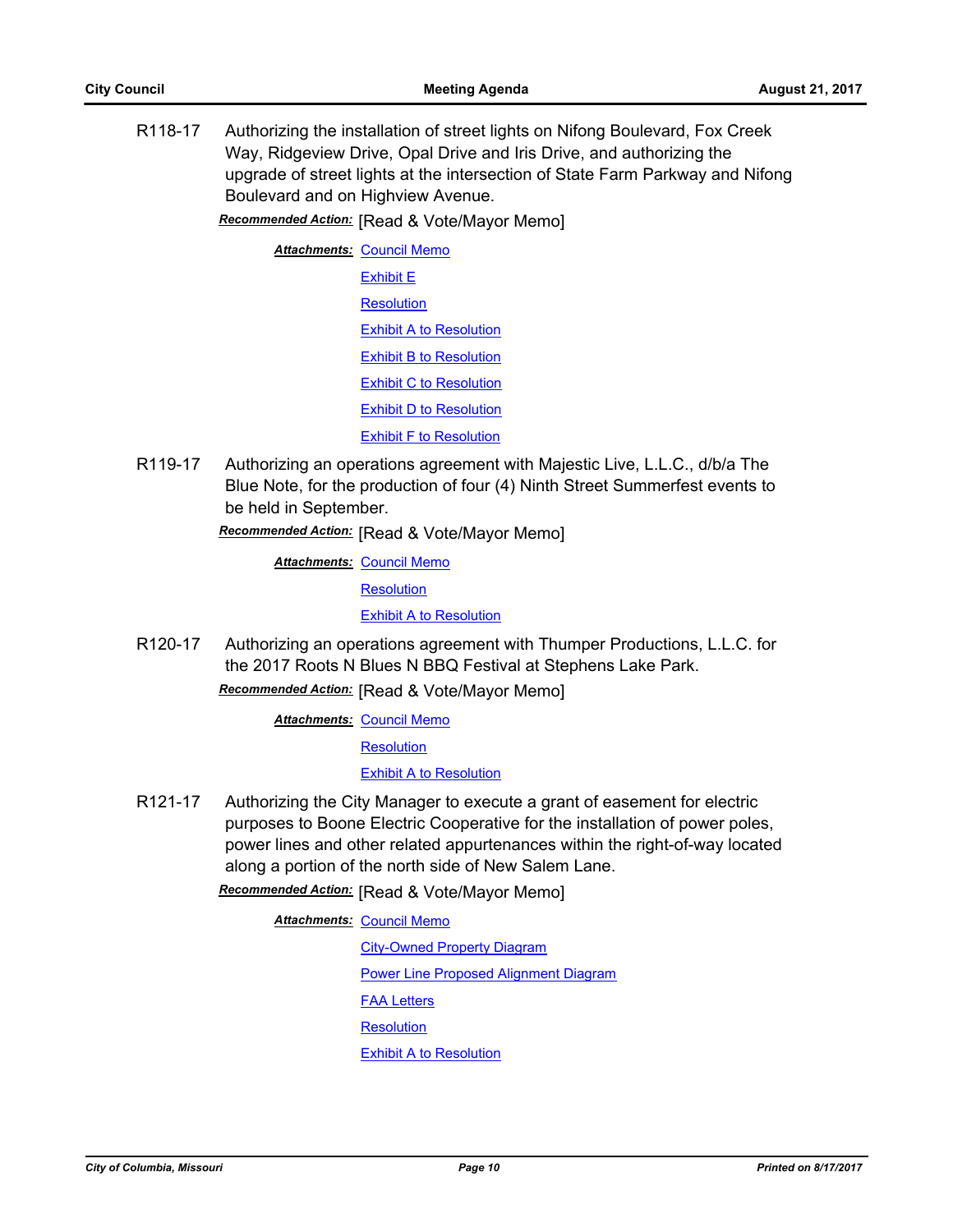#### **VIII. NEW BUSINESS**

R122-17 Authorizing an agreement with Boys and Girls Clubs of the Columbia Area for funding of an expansion to an existing facility located at 1200 N. Seventh Street, the use of a gymnasium and related facilities and equipment for youth services and sports programs by the Parks and Recreation Department, and expanded programming services for at-risk youth in 8th-10th grades.

*Recommended Action:* [Read & Vote/Mayor Memo]

**Attachments: [Council Memo](http://gocolumbiamo.legistar.com/gateway.aspx?M=F&ID=9fb61cef-e371-4f3c-8250-fa0a9b3b4439.docx)** 

**[Resolution](http://gocolumbiamo.legistar.com/gateway.aspx?M=F&ID=38676450-3eb1-47f8-bce6-24faa6ff9299.doc)** 

**[Attachment A to Resolution](http://gocolumbiamo.legistar.com/gateway.aspx?M=F&ID=135d73bd-e823-4585-a515-60e6e5fc1c8d.pdf)** 

#### **IX. INTRODUCTION AND FIRST READING**

B244-17 Rezoning property located on the southwest corner of the intersection of Providence Road and Forest Avenue from R-2 (Two-family Residential District) and M-OF (Mixed-Use Office District) to PD (Planned District); approving the statement of intent; approving the Bisk LLC Coffee Shop PD Plan (Case No. 17-166).

*Recommended Action:* [Intro & 1st Read/Mayor Memo]

**Attachments: [Council Memo](http://gocolumbiamo.legistar.com/gateway.aspx?M=F&ID=c6153469-8b54-4344-8c8a-b884e68d3ce1.docx)** [Staff Report to Planning and Zoning Commission \(revised\)](http://gocolumbiamo.legistar.com/gateway.aspx?M=F&ID=6c09af8b-9765-4b92-a4e6-09a7d2c1dee5.docx) [Locator Maps](http://gocolumbiamo.legistar.com/gateway.aspx?M=F&ID=3fb0d549-2bd9-427a-adba-fc69384ecfe4.pdf) [PD Plan](http://gocolumbiamo.legistar.com/gateway.aspx?M=F&ID=6b723c9c-1996-4cf2-9e76-1acbd5b259e7.pdf) [Excerpts from Minutes](http://gocolumbiamo.legistar.com/gateway.aspx?M=F&ID=0677842f-bb41-44e6-89e2-74878b97d28d.pdf) **[Ordinance](http://gocolumbiamo.legistar.com/gateway.aspx?M=F&ID=1b01f5f1-4add-4640-9ec6-4444b75bb4fa.doc)** [Exhibit A to Ordinance](http://gocolumbiamo.legistar.com/gateway.aspx?M=F&ID=c321bc39-166e-4090-a955-f9519113c391.pdf) [Exhibit B to Ordinance](http://gocolumbiamo.legistar.com/gateway.aspx?M=F&ID=e80f25c0-6059-4b34-b85e-6f3e94723a1e.pdf)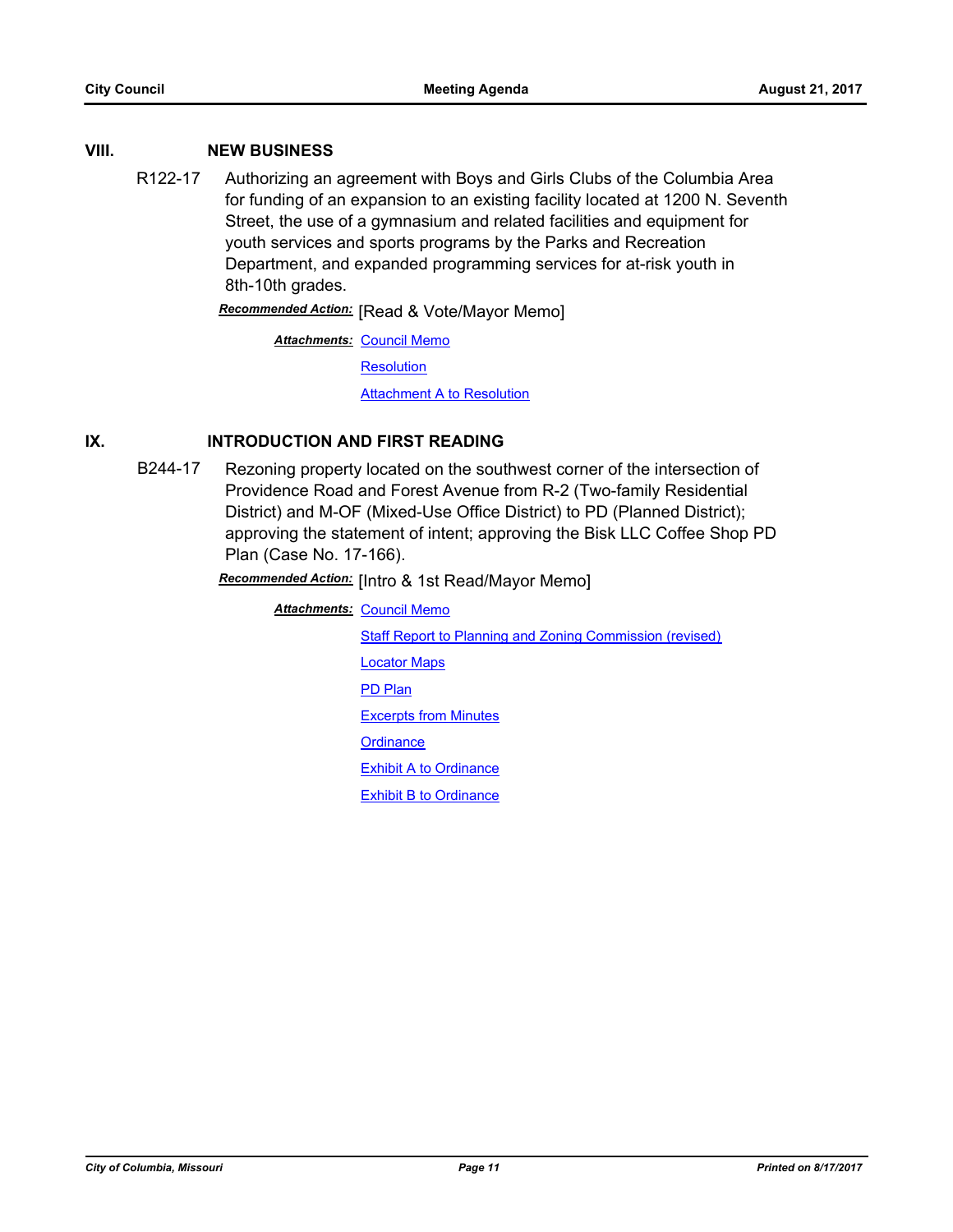B245-17 Granting a waiver and a design modification relating to the construction of a sidewalk along a portion of the north side of Primrose Drive, approximately 500 feet east of Gardner Drive (2301 Primrose Drive); setting forth a condition for payment in lieu of sidewalk construction (Case No. 17-157). *Recommended Action:* [Intro & 1st Read/Mayor Memo]

**Attachments: [Council Memo](http://gocolumbiamo.legistar.com/gateway.aspx?M=F&ID=f9bab337-f60a-4337-8cf5-dc945bb7ac61.docx)** 

[Staff Report for Planning and Zoning](http://gocolumbiamo.legistar.com/gateway.aspx?M=F&ID=909dd60a-8bb9-4655-92d0-88c1c6e3ed44.pdf) [Locator Maps](http://gocolumbiamo.legistar.com/gateway.aspx?M=F&ID=8e168b2e-b1e9-4317-ae3b-317727b280fe.pdf) [ATCH to PZC Rpt - CIP \(pg B-39\)](http://gocolumbiamo.legistar.com/gateway.aspx?M=F&ID=98057aee-6cdc-4456-b873-a90df2024f60.pdf) [ATCH to PZC Rpt - Columbia Imagined pgs 144 &148](http://gocolumbiamo.legistar.com/gateway.aspx?M=F&ID=f8b6f445-8b05-40ec-92c2-95acebced804.pdf) [ATCH to PZC Rpt - Design Adjustment Worksheet](http://gocolumbiamo.legistar.com/gateway.aspx?M=F&ID=d5395f31-b7e2-439b-9f6f-6dbdb5a97a21.pdf) [ATCH to PZC Rpt - Cost Estimate](http://gocolumbiamo.legistar.com/gateway.aspx?M=F&ID=0baa6ceb-7bdc-4b0d-9188-f3b685419fa9.pdf) [Excerpts from Minutes](http://gocolumbiamo.legistar.com/gateway.aspx?M=F&ID=0a5498e9-3df6-4779-b4ae-d17b74effa2c.docx) **[Ordinance](http://gocolumbiamo.legistar.com/gateway.aspx?M=F&ID=26a57362-c812-4299-b4c5-6c5386d69d53.doc)** 

B246-17**\*** Approving the Final Plat of Kelly Farms located on the east side of Cinnamon Hill Lane and approximately 1,200 feet north of Stadium Boulevard; authorizing a performance contract (Case No. 17-134). *Recommended Action:* [Intro & 1st Read/Mayor Memo]

> **Attachments: [Council Memo](http://gocolumbiamo.legistar.com/gateway.aspx?M=F&ID=4786cb73-40fb-4e30-9337-8425711909fb.docx)** [Locator Maps](http://gocolumbiamo.legistar.com/gateway.aspx?M=F&ID=6f08ae52-0d94-4d3d-ae37-41a7fb11b997.pdf) [Final Plat](http://gocolumbiamo.legistar.com/gateway.aspx?M=F&ID=4fdfdbf1-e8c1-43e0-a4f7-fb600f611f6a.pdf) [Approved PD Plan - Kelly Farms](http://gocolumbiamo.legistar.com/gateway.aspx?M=F&ID=ab1a6d27-0413-44d5-9300-5519f784de48.pdf) **[Ordinance](http://gocolumbiamo.legistar.com/gateway.aspx?M=F&ID=dbb450d7-f29a-4089-8772-b24681351ba4.doc)** [Exhibit A to Ordinance](http://gocolumbiamo.legistar.com/gateway.aspx?M=F&ID=aa4d4b7f-5a16-404b-a397-779535b7d21c.pdf)

B247-17**\*** Authorizing a contract for exchange of real estate with the Paul Alan Branham Revocable Trust relating to City-owned property located adjacent to the northwest corner of the Stadium Boulevard and West Boulevard intersection and property located adjacent to the southeast corner of the Stadium Boulevard and Planter Road intersection.

*Recommended Action:* [Intro & 1st Read/Mayor Memo]

**Attachments: [Council Memo](http://gocolumbiamo.legistar.com/gateway.aspx?M=F&ID=103100d3-9d92-402d-84f8-2efb66efba55.docx) [Property Location Graphic](http://gocolumbiamo.legistar.com/gateway.aspx?M=F&ID=b57539a7-863a-44b8-99b9-4bb1f7083ae6.pdf)** [Section 2-515 of the City Code](http://gocolumbiamo.legistar.com/gateway.aspx?M=F&ID=1425d8c3-1f39-44eb-b5a6-b3fcbd943753.pdf) [Applicant Land Swap Request Letter](http://gocolumbiamo.legistar.com/gateway.aspx?M=F&ID=f92dff4e-bdf2-4a99-9dad-c836f24d5422.pdf) [Property Location Narrative Plus Exhibits](http://gocolumbiamo.legistar.com/gateway.aspx?M=F&ID=dc221c67-63b4-4e0b-ba32-fa1563a1da35.pdf) **[Ordinance](http://gocolumbiamo.legistar.com/gateway.aspx?M=F&ID=40aec273-100e-43c6-a618-ee9d56ef6afd.doc)** 

[Exhibit A to Ordinance](http://gocolumbiamo.legistar.com/gateway.aspx?M=F&ID=a1cf8ae8-cdf1-497c-861b-2323b97e0abb.pdf)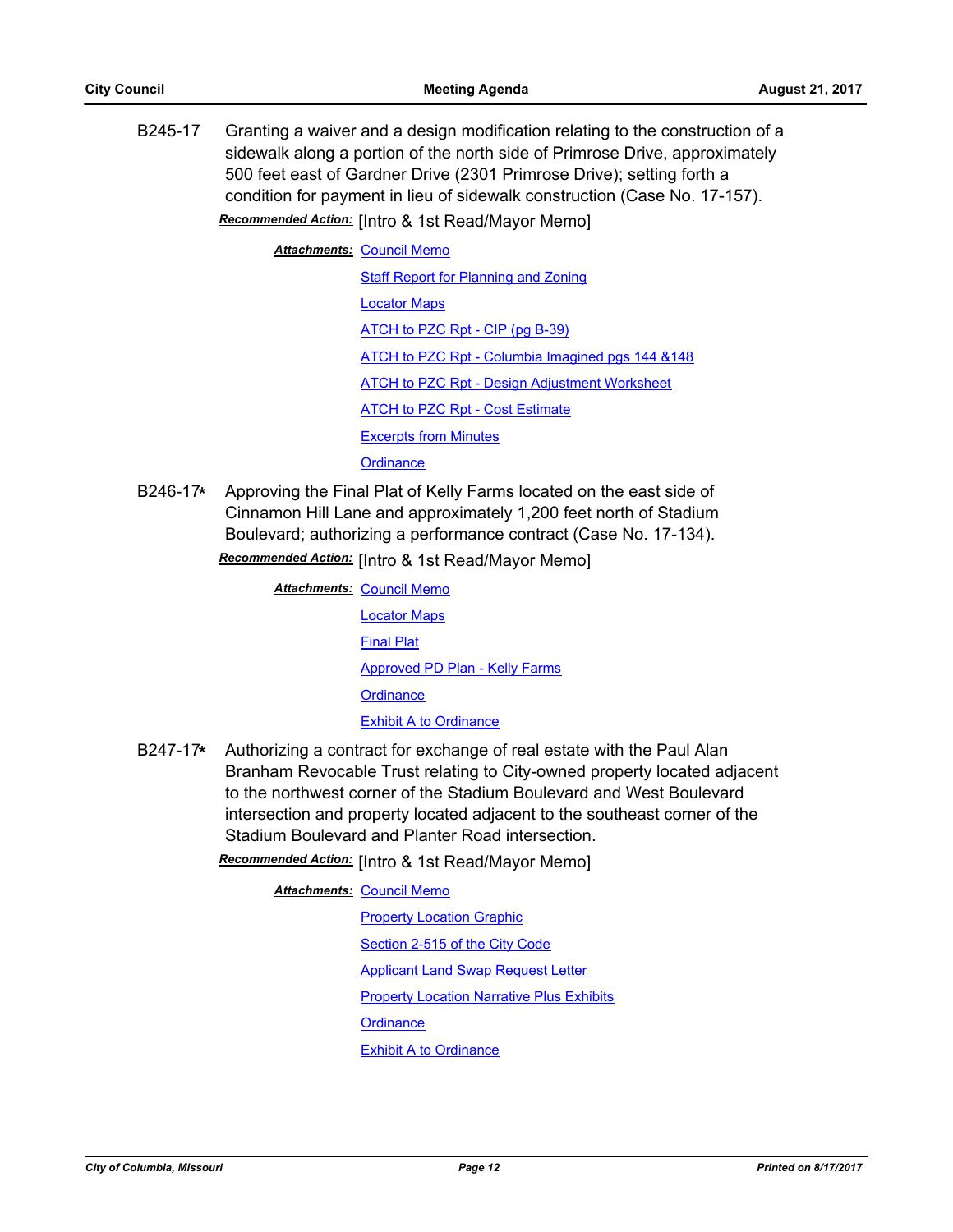B248-17**\*** Vacating the right-of-way for an alley located on the north side of Anthony Street, approximately 200 feet east of College Avenue (Case No. 17-185). *Recommended Action:* [Intro & 1st Read/Mayor Memo]

**Attachments: [Council Memo](http://gocolumbiamo.legistar.com/gateway.aspx?M=F&ID=9acb900f-cbf9-4ca9-8cc9-ae0c5fd47a5c.docx)** 

[Vacation Graphic](http://gocolumbiamo.legistar.com/gateway.aspx?M=F&ID=30905f69-a789-4c5e-9ba0-1d3ad9927399.pdf) [Locator Maps](http://gocolumbiamo.legistar.com/gateway.aspx?M=F&ID=c898d8a4-c9c2-4e08-ad8b-0118455e877a.pdf) [Amended Plat of J.H. Guitars Subdivision](http://gocolumbiamo.legistar.com/gateway.aspx?M=F&ID=b948e67f-1f2e-499f-9614-272c8af10ae8.pdf) **[Ordinance](http://gocolumbiamo.legistar.com/gateway.aspx?M=F&ID=5f06cb4b-e4c0-4f7b-95b9-7a0fe6e6211c.doc)** 

B249-17**\*** Authorizing a consolidated grant agreement with the Missouri Highways and Transportation Commission for FY 2018 transportation planning services (Case No. 17-214).

*Recommended Action:* [Intro & 1st Read/Mayor Memo]

**Attachments: [Council Memo](http://gocolumbiamo.legistar.com/gateway.aspx?M=F&ID=875ec2b7-2712-49b5-9865-e96bb7b73035.docx)** 

**[Ordinance](http://gocolumbiamo.legistar.com/gateway.aspx?M=F&ID=9376bcc1-41f5-4b1d-aaad-8c1126dc3b51.doc)** 

#### [Exhibit A to Ordinance](http://gocolumbiamo.legistar.com/gateway.aspx?M=F&ID=e75b0d13-2f82-4c44-bf73-f801e3c77893.pdf)

B250-17**\*** Authorizing a joint funding agreement for water resources investigations with the U.S. Geological Survey, United States Department of the Interior for groundwater monitoring of well sites in the vicinity of the wetland treatment units and the Eagle Bluffs Conservation Area.

*Recommended Action:* [Intro & 1st Read/Mayor Memo]

**Attachments: [Council Memo](http://gocolumbiamo.legistar.com/gateway.aspx?M=F&ID=efb799b1-7da1-4660-bf33-55c02a933d5e.docx)** [USGS Proposal](http://gocolumbiamo.legistar.com/gateway.aspx?M=F&ID=920e75b1-c04f-4ba3-9127-b20cc05e0ee9.pdf) [Communication from USGS](http://gocolumbiamo.legistar.com/gateway.aspx?M=F&ID=b443d934-7d5a-411e-bbda-0cfa9475af87.pdf) **[Ordinance](http://gocolumbiamo.legistar.com/gateway.aspx?M=F&ID=8cdca804-93c7-4fd2-b901-82c17af2df89.doc)** [Exhibit A to Ordinance](http://gocolumbiamo.legistar.com/gateway.aspx?M=F&ID=4d02a861-66e7-4793-9633-20ccd8af9d68.pdf)

B251-17**\*** Accepting conveyances for sewer, temporary construction, drainage and utility purposes; accepting Stormwater Management/BMP Facilities **Covenants** 

*Recommended Action:* [Intro & 1st Read/Mayor Memo]

**Attachments: [Council Memo](http://gocolumbiamo.legistar.com/gateway.aspx?M=F&ID=6d79305a-1ddf-4823-a74e-a044392645fd.docx)** 

**[Ordinance](http://gocolumbiamo.legistar.com/gateway.aspx?M=F&ID=71d49163-37ad-4968-834b-98aa67c8c8e7.doc)** 

B252-17**\*** Accepting conveyances for water and electric utility purposes; accepting a declaration of restrictive covenants for a water main extension exemption. *Recommended Action:* [Intro & 1st Read/Mayor Memo]

**Attachments: [Council Memo](http://gocolumbiamo.legistar.com/gateway.aspx?M=F&ID=ff85a15c-950a-42da-8127-0d24de8444a6.docx)** 

**[Ordinance](http://gocolumbiamo.legistar.com/gateway.aspx?M=F&ID=2f40aaca-f054-476d-b35d-3a91f4f99045.doc)**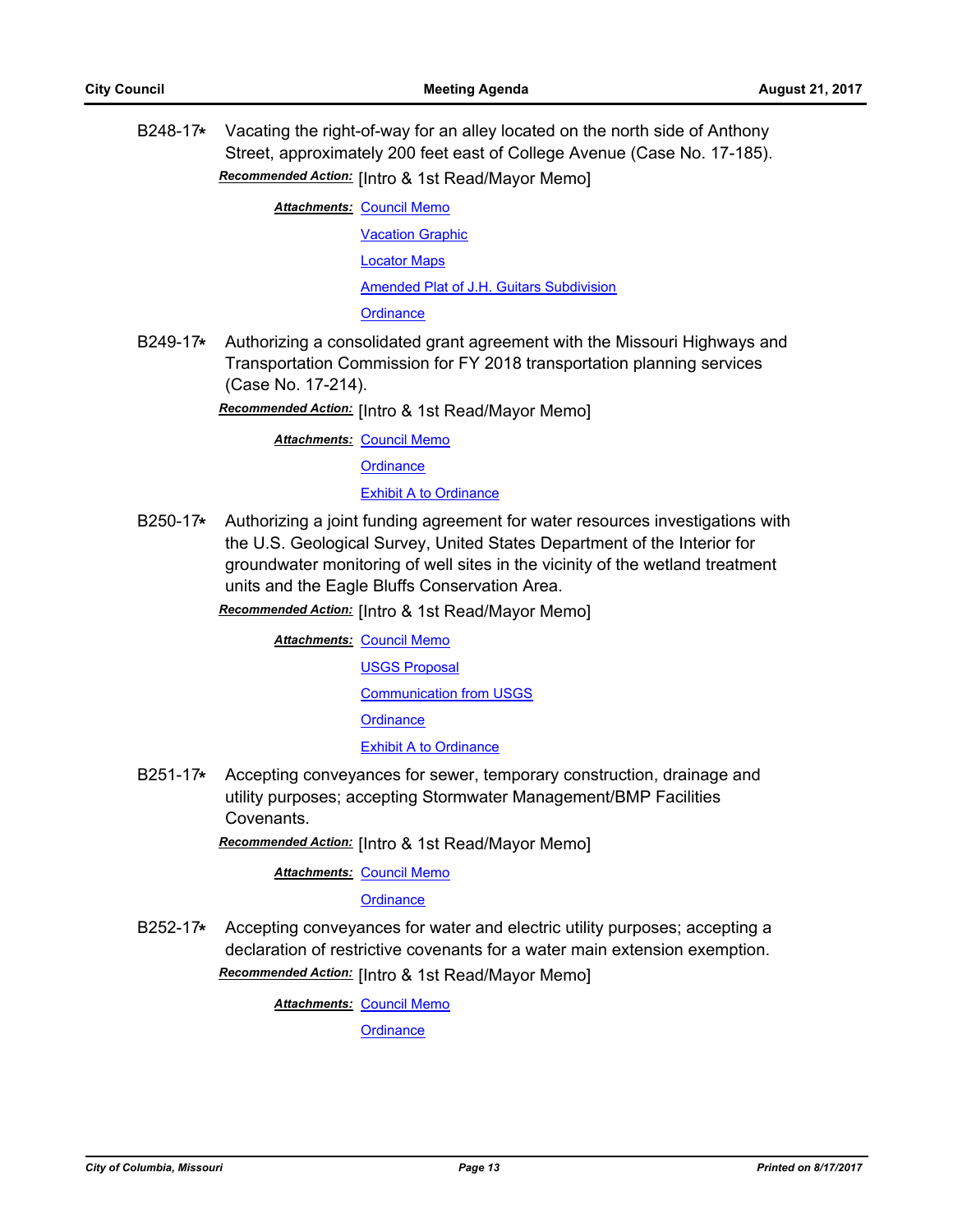B253-17**\*** Appropriating funds to upgrade aging network infrastructure and to purchase cyber security software in the Information Technology Department. *Recommended Action:* [Intro & 1st Read/Mayor Memo]

**Attachments: [Council Memo](http://gocolumbiamo.legistar.com/gateway.aspx?M=F&ID=4cb3dcd6-77be-41c9-82c6-59c5b86df40c.docx)** 

**[Ordinance](http://gocolumbiamo.legistar.com/gateway.aspx?M=F&ID=cabed9f9-6ba6-4e5e-8392-fa7a2ff7f6de.doc)** 

B254-17 Amending Chapter 19 of the City Code relating to mutual aid emergency pay.

*Recommended Action:* [Intro & 1st Read/Mayor Memo]

**Attachments: [Council Memo](http://gocolumbiamo.legistar.com/gateway.aspx?M=F&ID=3adfbad4-d8bb-4692-a8aa-9f0875597f4f.docx)** 

**[Ordinance](http://gocolumbiamo.legistar.com/gateway.aspx?M=F&ID=def1254f-ae8f-4c7d-befa-bba104ce684f.doc)** 

B255-17 Appropriating funds for compensation to Water and Light Department employees sent to Florida to assist with restoration efforts associated with damage caused by Hurricane Matthew in October 2016.

*Recommended Action:* [Intro & 1st Read/Mayor Memo]

**Attachments: [Council Memo](http://gocolumbiamo.legistar.com/gateway.aspx?M=F&ID=4d64d5c9-f332-4726-9bb5-d1dba6249156.docx)** 

**[Ordinance](http://gocolumbiamo.legistar.com/gateway.aspx?M=F&ID=7ec89842-45a8-4362-af99-5a6b70e3cf8f.doc)** 

B256-17**\*** Authorizing a professional services agreement with Stifel Nicolaus & Company, Incorporated for financial advisory services for The Broadway Phase II tax increment financing application; appropriating funds.

*Recommended Action:* [Intro & 1st Read/Mayor Memo]

**Attachments: [Council Memo](http://gocolumbiamo.legistar.com/gateway.aspx?M=F&ID=cd8c630f-edc5-4b27-967d-1842ae4fa918.docx)** 

**[Ordinance](http://gocolumbiamo.legistar.com/gateway.aspx?M=F&ID=1d55f293-8480-4419-aa32-10c9063dc1fb.doc)** 

[Attachment A to Ordinance](http://gocolumbiamo.legistar.com/gateway.aspx?M=F&ID=68a9f137-5e37-40b1-bfb2-4f47cadc1a6b.pdf)

**\*Non-zoning related introductory item that may be included on a future agenda as a consent item. Any such item can be removed from the consent agenda and placed under old business or new business at the request of a council member or any other interested person. The request must be made at the beginning of the council meeting at which the council bill or resolution is scheduled to be acted upon.** 

**\*\*Zoning related introductory item that may be included on a future agenda as a consent item. Any such item can be removed from the consent agenda and placed under old business at the request of a council member or any other interested person. The request must be made to the city clerk before noon on the Wednesday before the council meeting at which the council bill is scheduled to be considered for passage.**

**Non-asterisk items are expected to be included in a future agenda as a public hearing or an old business item.**